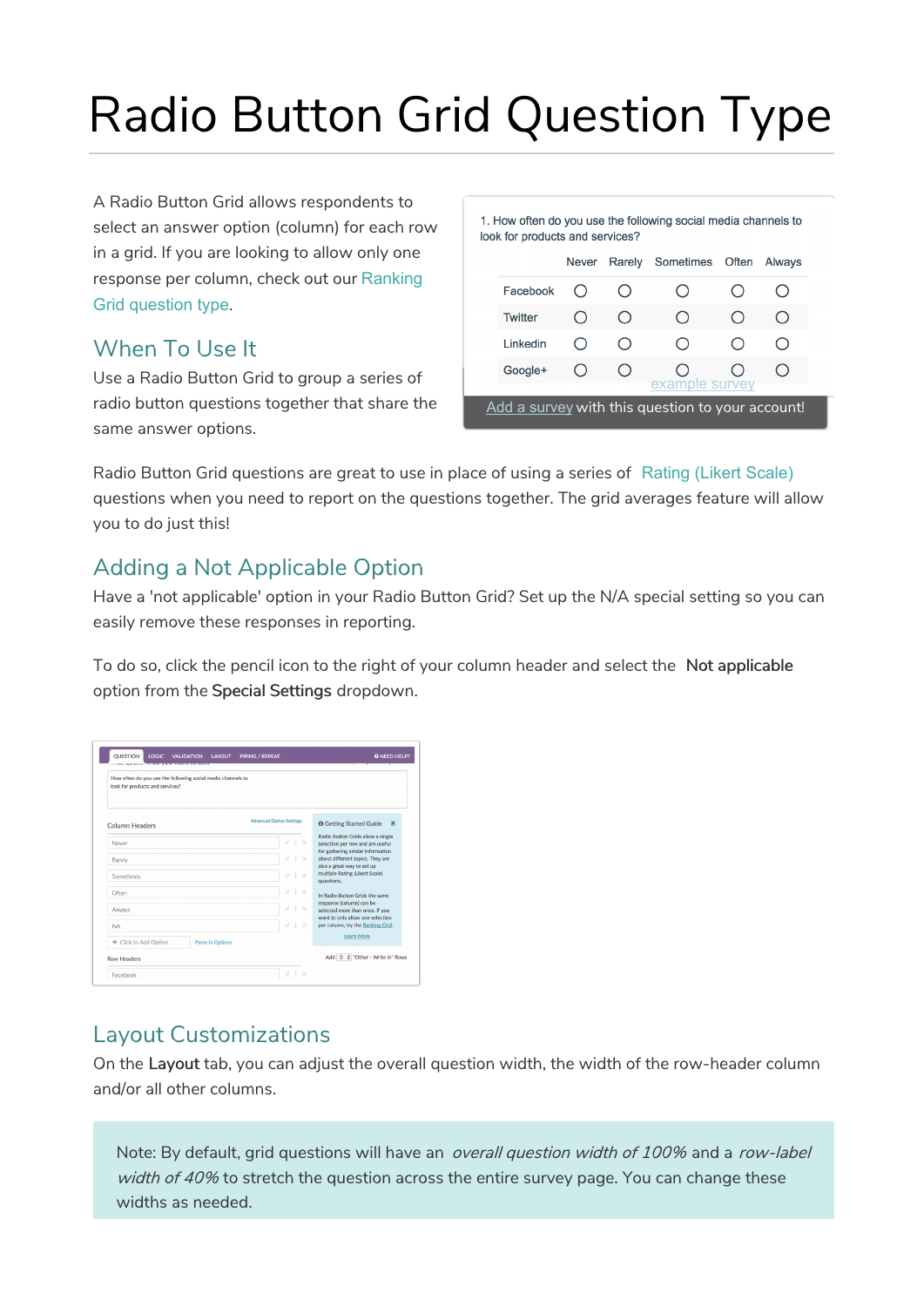| <b>QUESTION</b>               |        | LOGIC VALIDATION | LAYOUT | <b>PIPING/REPEAT</b> |
|-------------------------------|--------|------------------|--------|----------------------|
| <b>Overall Question Width</b> |        |                  |        |                      |
| 100                           | $% +$  |                  |        |                      |
|                               |        |                  |        |                      |
| Row Label Width               |        |                  |        |                      |
| 40                            | $% +$  |                  |        |                      |
|                               |        |                  |        |                      |
|                               |        |                  |        |                      |
| All Other Column Widths       |        |                  |        |                      |
|                               | $px -$ |                  |        |                      |
| %                             |        |                  |        |                      |

While each width is set as a percentage by default, you can toggle this to a pixel value if needed. Reference the below image to determine what each width will affect.

| Row Label Width |         |                               | All Other Column Widths |         |         |
|-----------------|---------|-------------------------------|-------------------------|---------|---------|
|                 | Never   | Rarely                        | Sometimes               | Often   | Always  |
| Facebook        | Ω       | $\circ$                       | C                       | Ō       | Ō       |
| Twitter         | $\circ$ | $\circ$                       | $\circ$                 | $\circ$ | $\circ$ |
| Linkedlin       | Ō       | Ō                             | Ō                       | Ō       | Ō       |
| Google+         | $\circ$ | $\circ$                       | $\circ$                 | $\circ$ | $\circ$ |
|                 |         | <b>Overall Question Width</b> |                         |         |         |

On the Layout tab, you can also take advantage of the option to Repeat Column Headers which is great for large grids.



# Survey Taking

On a desktop and most laptops, the Radio Button Grid question type looks like so.

| look for products and services? |              |     | 1. How often do you use the following social media channels to |        |
|---------------------------------|--------------|-----|----------------------------------------------------------------|--------|
|                                 | <b>Never</b> |     | Rarely Sometimes Often                                         | Always |
| Facebook                        |              | ( ) |                                                                |        |
| <b>Twitter</b>                  |              | ( ) | ()                                                             |        |
| I inkedin                       |              | ( ) |                                                                |        |
| Google+                         |              | ( ) |                                                                |        |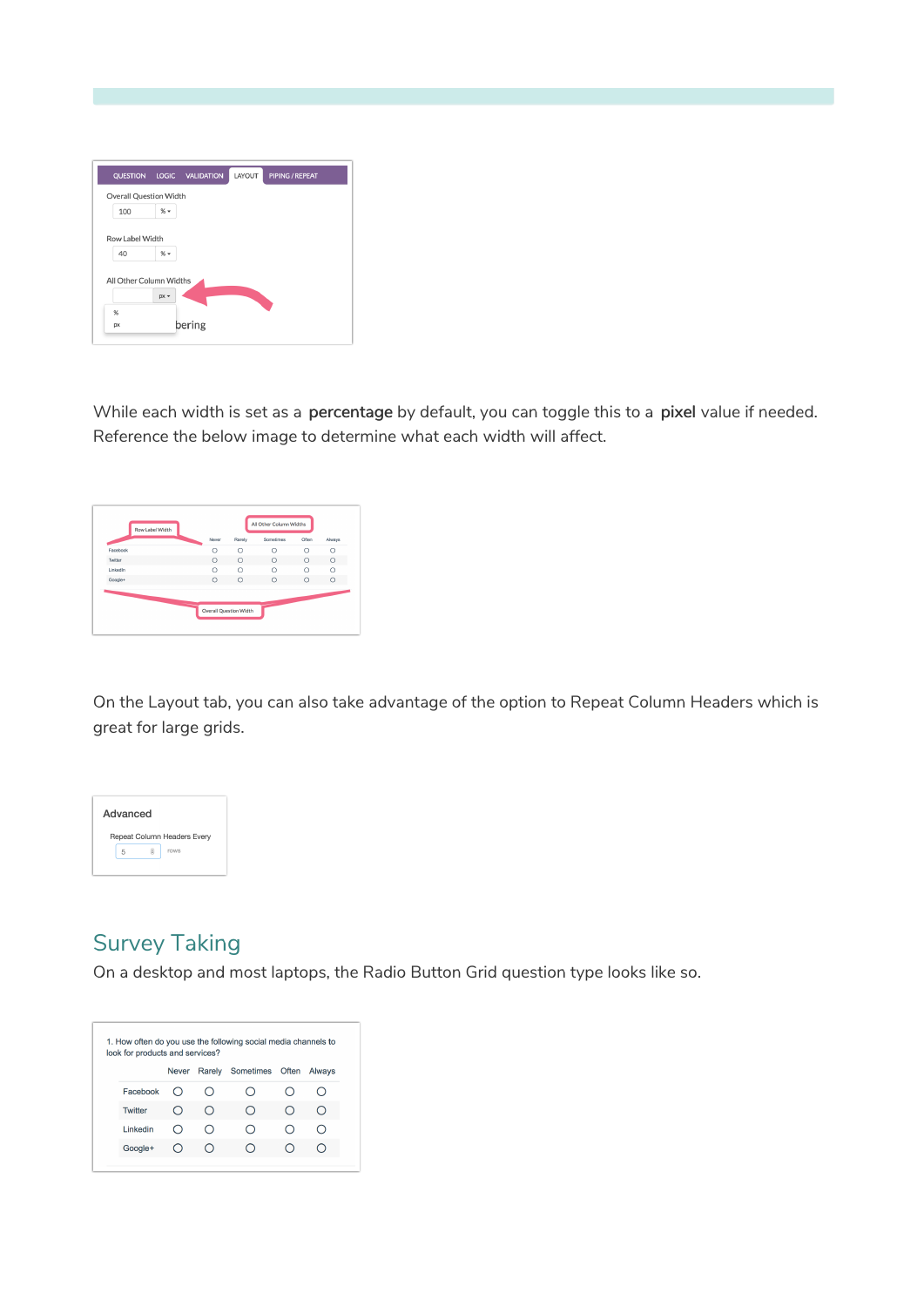When optimized for mobile devices the Radio Button Grid question type displays each row one at a time. It will also have larger targets as mobile respondents will be using their finger to select answers.

You can turn off the one-at-a-time interaction if you wish.

| <b>Survey</b>                                  |
|------------------------------------------------|
| How often do you use social media:<br>Facebook |
| Never                                          |
| $\bigcirc$ Rarely                              |
| O Sometimes                                    |
| O Often                                        |
| Always                                         |
|                                                |
|                                                |
|                                                |
| 17%                                            |

## Reporting

Radio Button Grids report as a Grid by default. Each row and column combination will have a count and row percent. The total Responses for each row will also display in the table by default.

| services?                               |              |             | How often do you use the following social media channels to look for products and |             |               |                  |
|-----------------------------------------|--------------|-------------|-----------------------------------------------------------------------------------|-------------|---------------|------------------|
|                                         | <b>Never</b> | Rarely      | <b>Sometimes</b>                                                                  | Often       | <b>Always</b> | <b>Responses</b> |
| Facebook<br>Count<br>Row %              | 102<br>32.7% | 72<br>23.1% | 57<br>18.3%                                                                       | 34<br>10.9% | 47<br>15.1%   | 312              |
| Twitter<br>Count<br>Row %               | 66<br>22.8%  | 98<br>33.9% | 74<br>25.6%                                                                       | 36<br>12.5% | 15<br>5.2%    | 289              |
| Linkedin<br>Count<br>Row %              | 49<br>18.5%  | 55<br>20.8% | 87<br>32.8%                                                                       | 58<br>21.9% | 16<br>6.0%    | 265              |
| Google+<br>Count<br>Row %               | 46<br>18.3%  | 40<br>15.9% | 62<br>24.7%                                                                       | 54<br>21.5% | 49<br>19.5%   | 251              |
| <b>Totals</b><br><b>Total Responses</b> |              |             |                                                                                   |             |               | 330              |

#### Count

- This is the count of responses for that cell.
- When talking about this statistic in plain language we can say, "102 respondents said they Never use Facebook to look for products and services."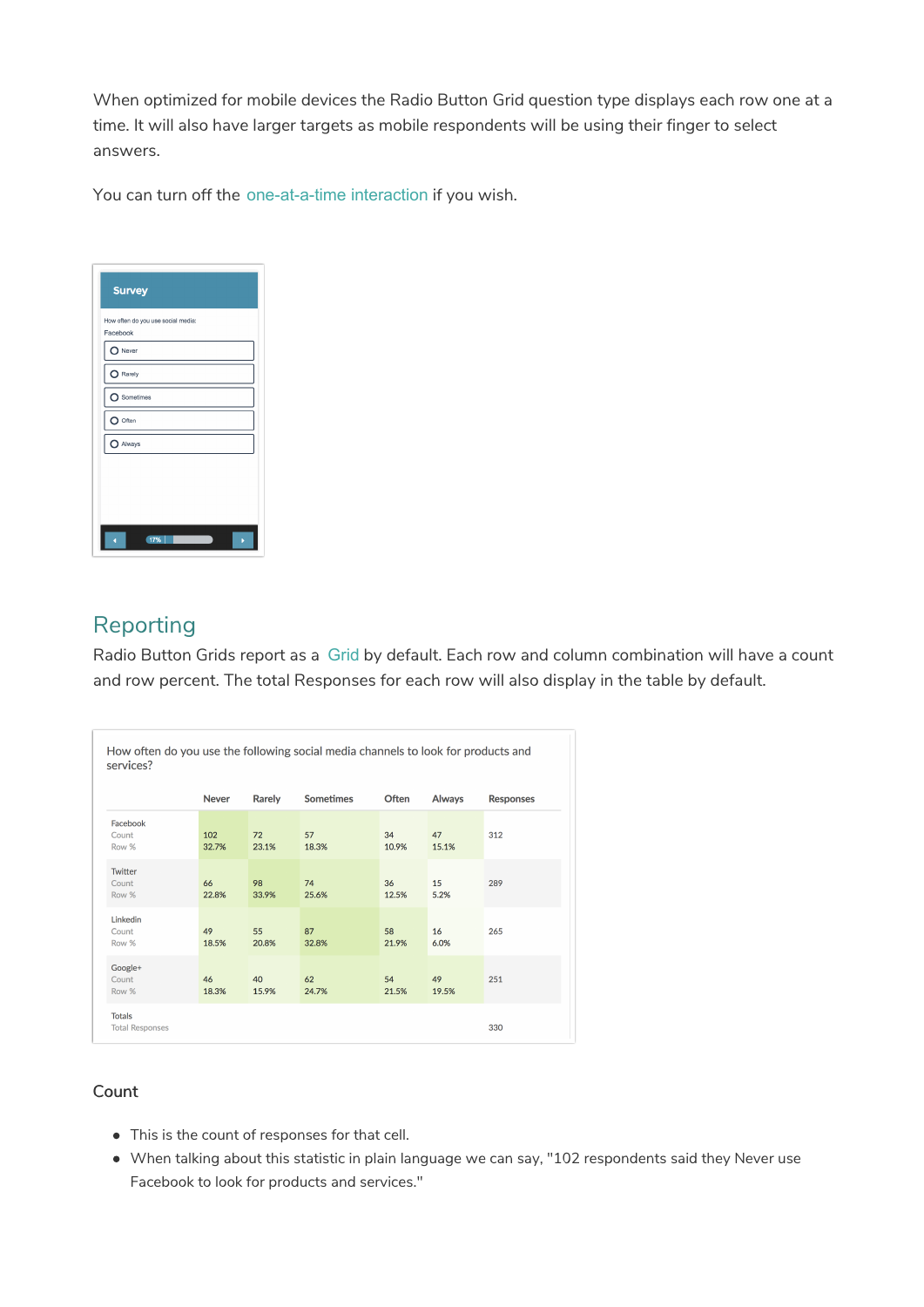#### Responses

- This displays the count of responses for that row.
- This statistic can be turned on/off using the Row Total Responses option under Layout & Options > Grid Options.
- The percentage that displays in the Responses column is also controlled by the Row Total Percents option under Layout & Options > Grid Options.
- When talking about these statistics in plain language we can say, "312 respondents, or 94.5% of respondents who answered this the overall question, provided an answer as to how often they use Facebook to look for products and services."

#### Row %

- This is the percentage for the cell with the row total as the denominator. So, for example, the 32.7% that displays in the first cell is calculated by dividing 102 by 312.
- When talking about this statistic in plain language we can say, "32.7% of respondents that provided an answer as to how often they use Facebook to look for products and services said they Never use Facebook to look for products and services."
- This statistic can be turned on/off using the Row Percents option under Layout & Options > Grid Options.
- **C** See additional available statistics
- **Q** Learn how to report on grid rows separately
- **O** See additional compatible chart types
- **G** See what other report types are compatible

### Exporting

The CSV/Excel Export will display a column for each row, displaying the reporting value of the column the respondent selected.

|                  | W                | x            |                                                      |
|------------------|------------------|--------------|------------------------------------------------------|
|                  |                  |              | Facebook: Ho Twitter: How Linkedin: Hov Google+: How |
| Always           | <b>Sometimes</b> |              | Rarely                                               |
| Often            |                  | Always       | Rarely                                               |
|                  |                  |              |                                                      |
| <b>Sometimes</b> | <b>Never</b>     | <b>Never</b> | Often                                                |
|                  |                  |              |                                                      |
| Often            | <b>Sometimes</b> | Sometimes    | Sometimes                                            |
|                  |                  |              |                                                      |
| <b>Never</b>     | <b>Sometimes</b> | Rarely       |                                                      |
| Rarely           | Rarely           | Often        | Often                                                |

# Best Practice Tip: Grid Questions on Mobile Devices

Grid questions are often used to allow your survey respondents to make comparisons. For example, in the below question, survey respondents are implicitly making a comparison across the various ice cream brands listed in the rows.